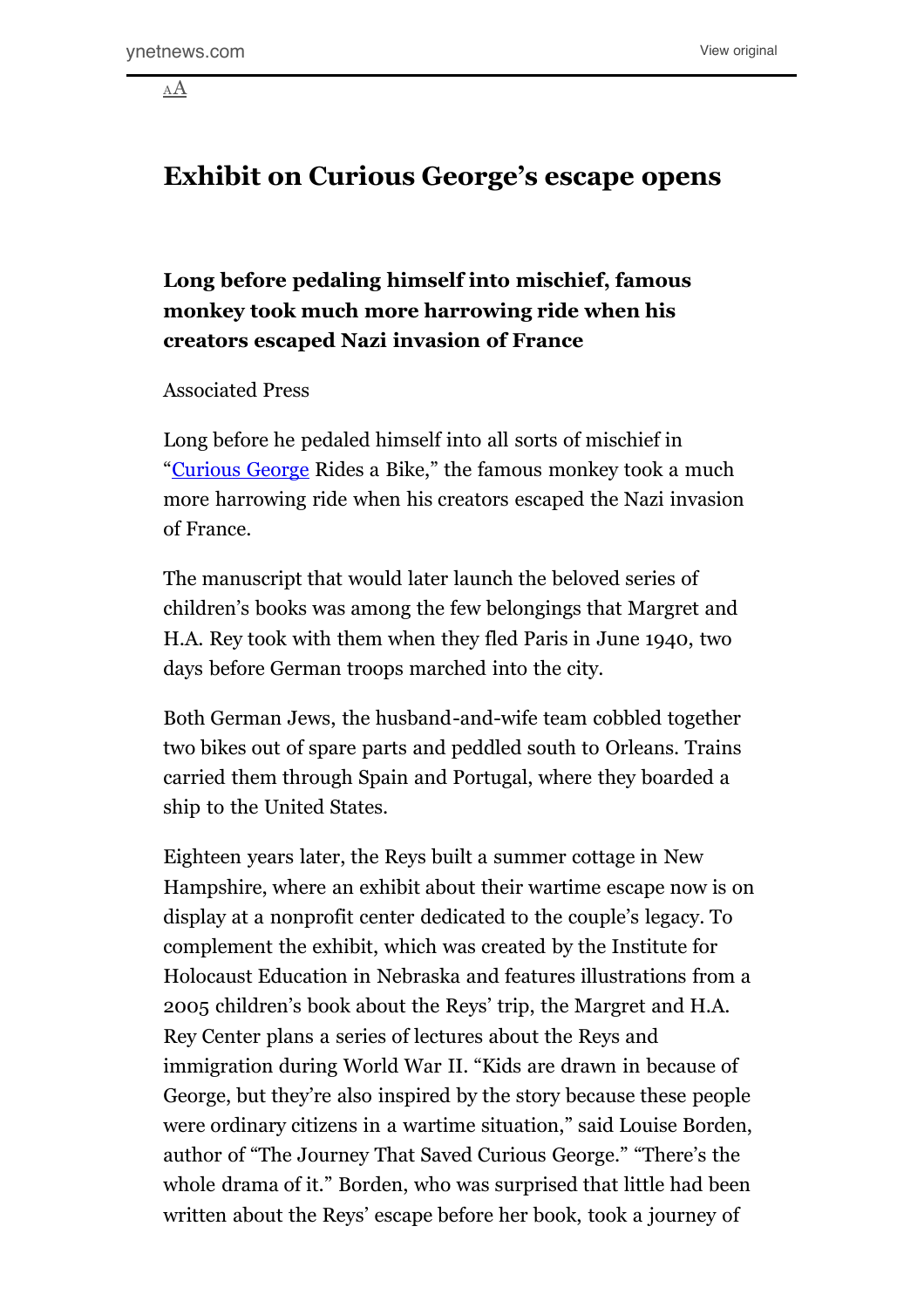her own while researching it. She dug through the Reys' papers at the de Grummond Children's Literature Collection at the University of Southern Mississippi, enlisted her high school French teacher in Ohio with help translating, then headed to France, where the Reys arrived for a two-week honeymoon in 1936 and ended up staying four years.



Author Louise Borden. 'Kids inspired by story' (Photo: AP)

After months spent reading Hans' meticulous notes penciled in tiny pocket calendars and viewing black-and-white photos, Borden was surprised by the colorful scenes she found at the chateau where the Reys spent the fall of 1939, vibrant colors that were echoed in Rey's artwork.

"Because I'm following in their footsteps, I feel like I'm kind of a witness to how they were living and the landscape they were living in. Setting and place is always really important in my work. This had just natural, wonderful settings to use," she said.

While living at the chateau, the couple's German accents attracted the attention of the village police. To prove that he wasn't a spy, H.A. Rey led the officer upstairs to his studio and showed him his sketches and watercolor illustrations of "Fifi," the monkey who later would be renamed George. George rescued the couple again when another officer questioned them aboard a train headed to